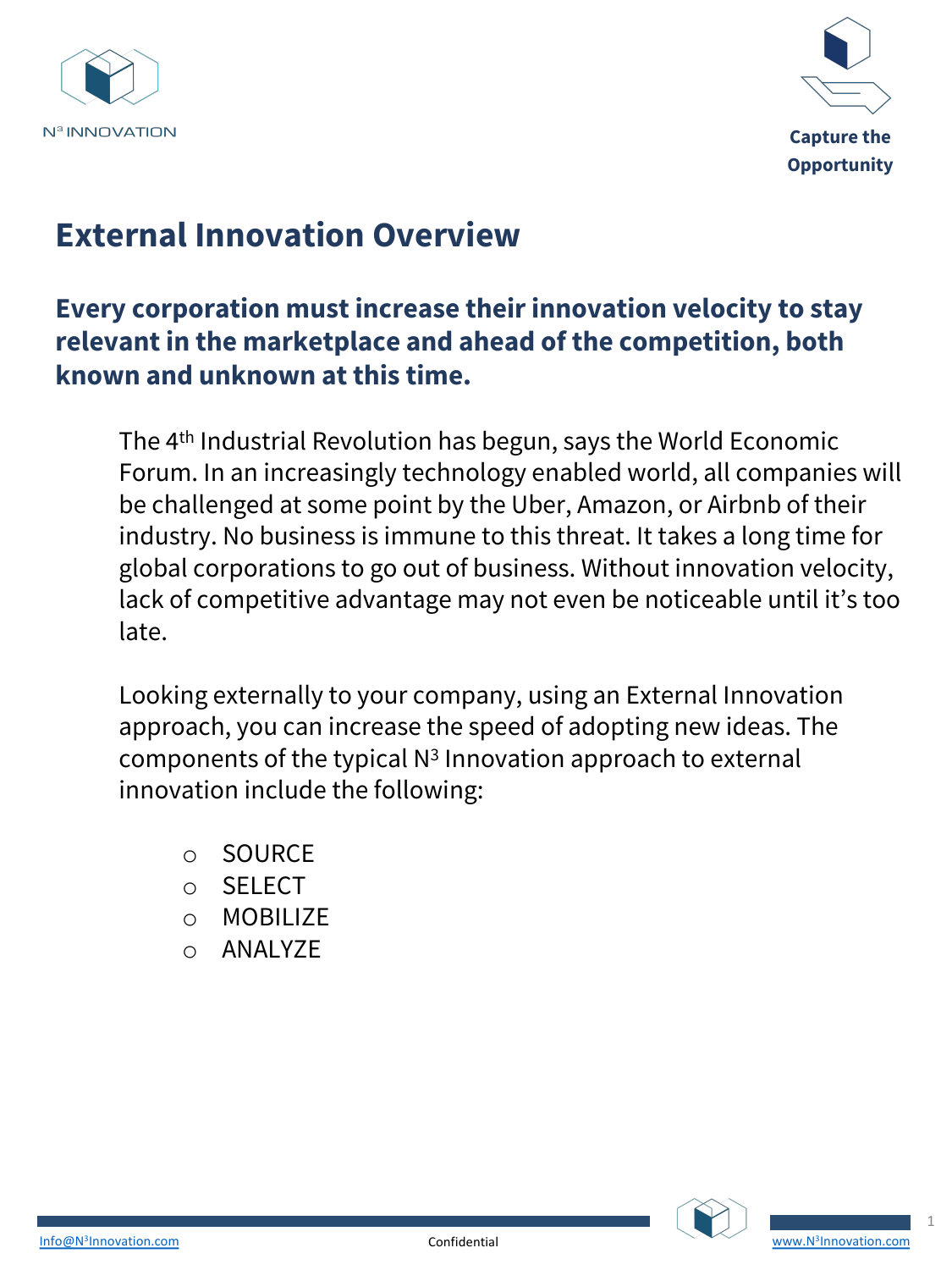



**SOURCE:** Narrow hundreds of sourced startups down to tens that are the best potential match for the client's business objectives.

*Search for startups based on key information from stakeholders to clarify and focus the project objectives for innovation.* 

- o Leverage existing and new startup ecosystem relationships to identify relevant innovative startup companies
- o Conduct initial assessment of startup companies who demonstrate capability to address the stakeholder's overall business requirements

### **SELECT:** Identify potential target pilot or proof of concept projects to address stakeholder business challenges

#### *Startup Vetting and Selection*

- o Establish vetting and selection criteria for startup participants
- o Conduct the initial vetting of startups to further narrowing the field to those most closely aligned with business objectives
- o Apply Startup Selection Criteria to assess startups' growth opportunity, resources (people and funds), technology fit, market experience, responsiveness, etc.

*Startup Selection* 

- o Arrange introductory meetings with participation by the stakeholder and subject matter experts
- o Hold follow-up meetings with a smaller group to [define](http://www.n3innovation.com/)  objectives for specific pilot projects





2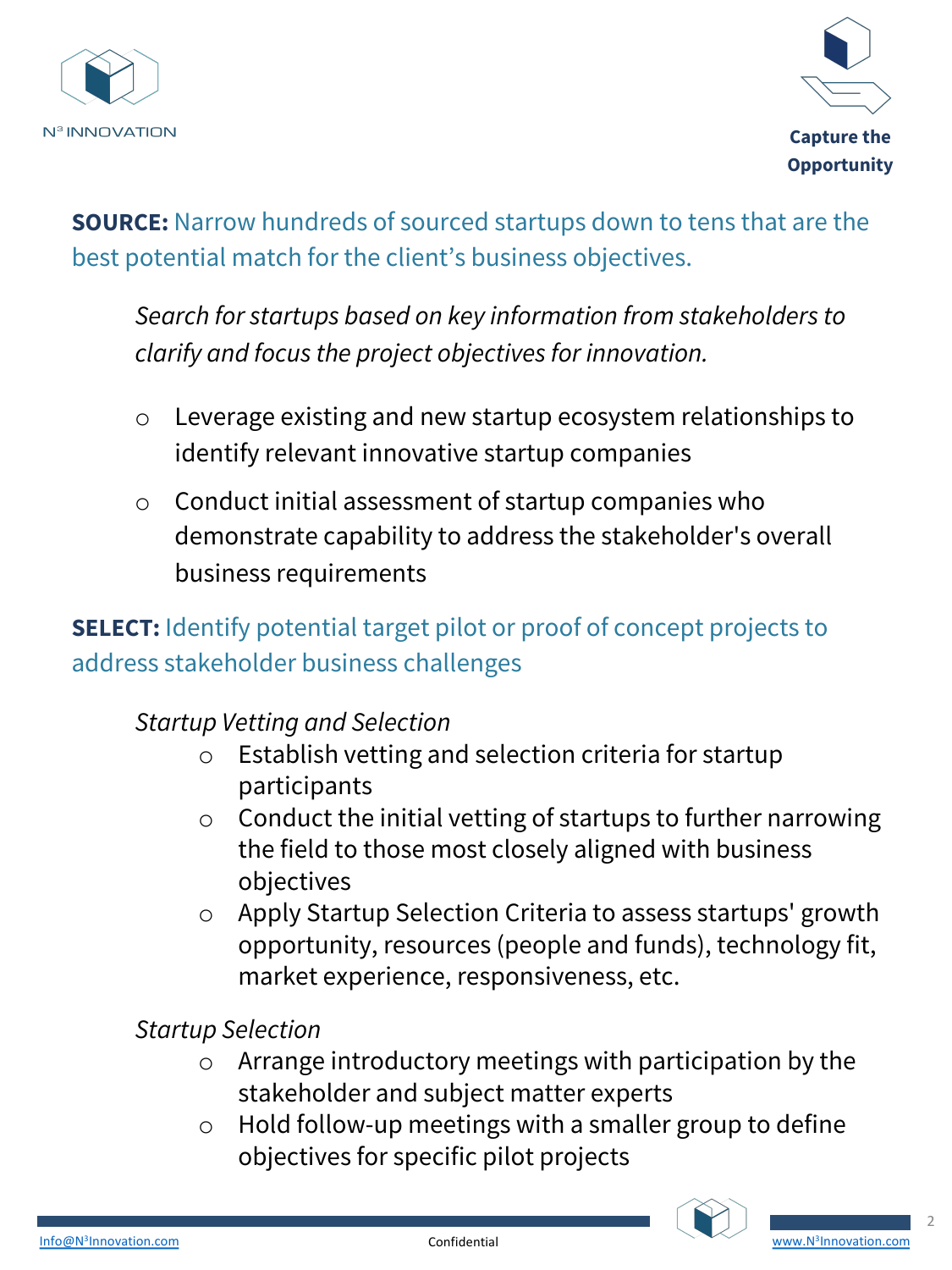



**MOBILIZE:** Groups and business units are able to initiate and complete pilot projects with allocated funds, resources, and detailed project plans.

*Define the Specific Proof of Concept (PoC) or Pilot Opportunity*

- o Facilitate multiple, increasingly specific PoC definition meetings between target groups and selected startups to confirm alignment between the startup offer and business needs.
- o Create a charter that constitutes the pilot objective use cases, business cases, KPIs, test scenarios
- o Recruit or confirm allocated pilot / test projects' resources and funding
- o Set and manage PoC execution
- o Define KPIs and measure of success
- o Ensure commercial and legal processes are completed as required





3